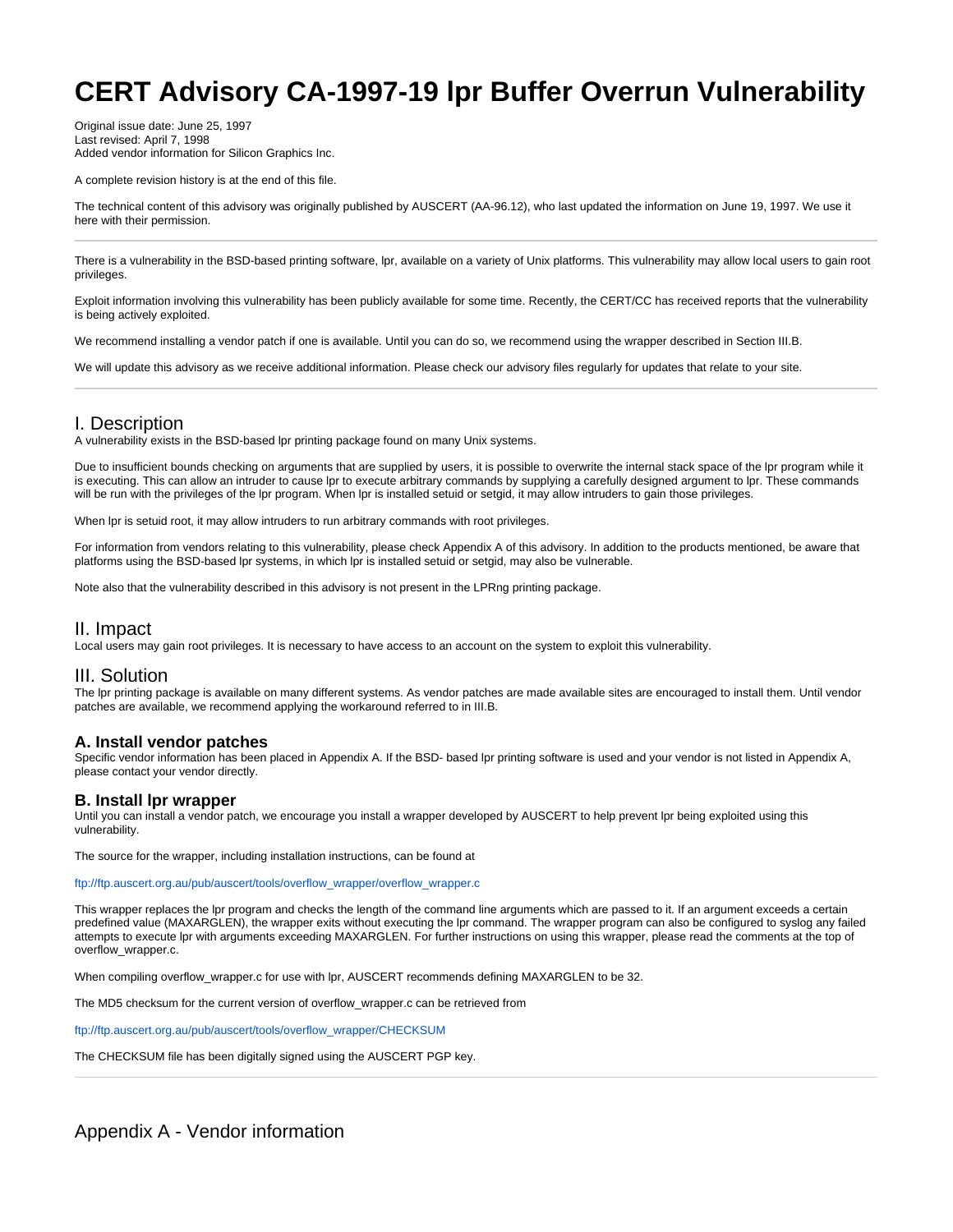Below is a list of the vendors who have provided information. We will update this appendix as we receive additional information. If you do not see your vendor's name, please contact the vendor directly.

## **Berkeley Software Design, Inc. (BSDI)**

BSD/OS 3.0 is not vulnerable to the problem.

BSDI have issued a patch which addresses this vulnerability under BSD/OS 2.1. This patch is available from:

<ftp://ftp.bsdi.com/pub/bsdi/patches/patches-2.1/U210-028>

## **Digital Equipment Corporation**

Digital Equipment Corporation Software Security Response Team Copyright (c) Digital Equipment Corporation 1997. All rights reserved.

This reported problem is not present for Digital's ULTRIX or Digital UNIX Operating Systems Software.

- DIGITAL EQUIPMENT CORPORATION 06/19/97

#### **FreeBSD**

This problem was fixed prior to the release of FreeBSD 2.1.6 and 2.2. Users running older versions of the OS should review the security advisory describing this vulnerability (SA-96.18) at:

<ftp://freebsd.org/pub/CERT/advisories/FreeBSD-SA-96:18.lpr.asc>

Patches can be found in the directory:

<ftp://freebsd.org/pub/CERT/patches/SA-96:18>

#### **IBM Corporation**

AIX is not vulnerable to the lpr buffer overflow. The version of lpr shipped with AIX is not installed with the setuid bit turned on.

IBM and AIX are registered trademarks of International Business Machines Corporation.

#### **Linux**

The Linux Emergency Response Team have released a Linux Security FAQ Update which addresses this vulnerability. This Update contains information regarding various Linux distributions.

It is available from:

<ftp://bach.cis.temple.edu/pub/Linux/Security/FAQ/updates/Update-11-25-1996.vulnerability-lpr-0.06-v1.2>

# **NCR Corporation**

The lpr command is not installed as a set-uid command on NCR MP-RAS Unix SVR4 systems, which means MP-RAS is not vulnerable.

### **NEXT**

The NEXT group has addressed the vulnerability described in this advisory in release 4.2 of OpenStep/Mach.

#### **The Santa Cruz Operation, Inc. (SCO)**

SCO has determined that the following SCO operating systems are not vulnerable:

- SCO CMW+ 3.0
- SCO Open Desktop/Open Server 3.0, SCO UNIX 3.2v4
- SCO OpenServer 5.0
- SCO UnixWare 2.1

## **Silicon Graphics Inc.**

For patch information, see Silicon Graphics Inc. Security Advisory, Number 19980402-01-PX, "lp(1) Security Vulnerabilities," available from:

<ftp://sgigate.sgi.com/security/19980402-01-PX>

#### **Sun Microsystems, Inc.**

All versions of Solaris are not affected. SunOS 4.1.3\_U1 and SunOS 4.1.4 are vulnerable. Sun recommends that sites using SunOS 4.1.3\_U1 and SunOS 4.1.4 apply the workaround provided in this advisory.

The CERT Coordination Center staff thanks AUSCERT for permission to republish the information in their advisory AA-96.12. AUSCERT originally thanked Alexander O. Yuriev, the FreeBSD security team, IBM, and the CERT/CC for their assistance in the production of their advisory.

Copyright 1997 Carnegie Mellon University.